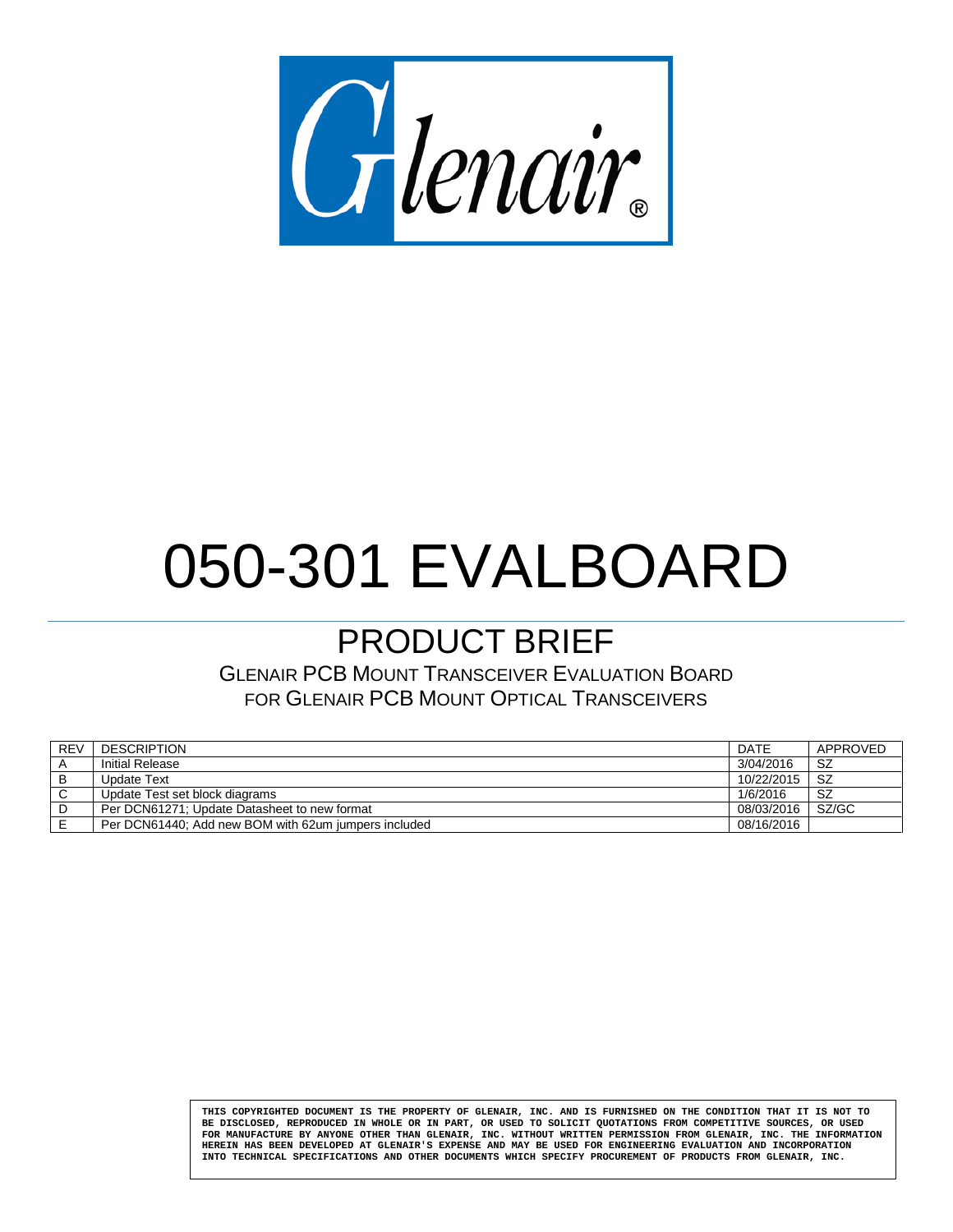# **050-301 PRODUCT BRIEF**

**Evaluation Board**



**For Glenair Size #8 Opto-Electronic Transmitter/Receiver Contacts**



The 050-301-EVALBOARD (Size #8 evaluation board) can be used in one of three test configurations to test active size #8 opto-electronic contacts (i.e. p/n 050-301, 050-307, 050-367, and other general size #8 contacts). The options are:

- Transmitter only
- Receiver only, and
- Both transmitter and receiver either in a single link or two separate links.

The evaluation board is designed as an interface to allow evaluation of the size #8 transmitters or receivers. Devices are powered through the 3.3V and GND connections. For the transmitter fault pin can be monitored and the transmitter disable can be controlled via an external voltage supply. For the receiver, los of signal (LOS) state can be monitored.

#### **KEY FEATURES/BENEFITS**

- Supports variety of Glenair Size #8 contacts for Harsh Environment (Wide temperature ranges and Extremely High Vibration)
	- o 100Mbps to 4.25 Gbps

#### **APPLICATIONS**

 As an evaluation tool for Glenair Size #8 Opto-Electronic Transmitter and Receiver Contacts which are suited to Harsh Environment Applications such as: Airborne, Tactical Military, Oil and Gas, Railway and Shipboard



©2016 Glenair, Inc. **REV: E** US Cage Code 06324 Printed in USA **GLENAIR, INC.** ∙ 1211 AIR WAY ∙ GLENDALE, CA 91201-2497∙ TEL: 818-247-6000∙ FAX: 818-500-9912 [www.glenair.com](http://www.glenair.com/) **PAGE 2 of 3** E-mail: [sales@glenair.com](mailto:sales@glenair.com)